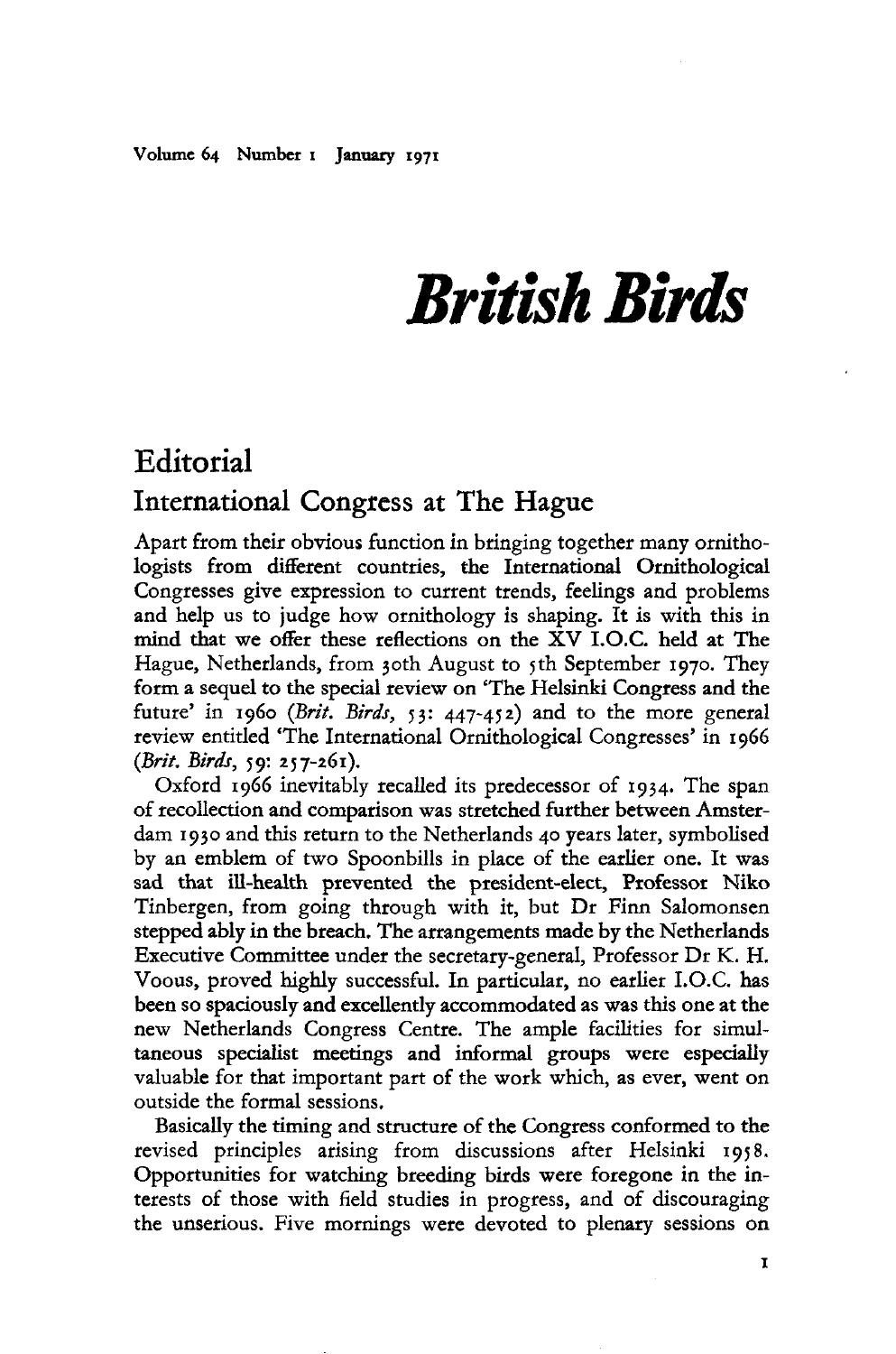'Population dynamics and ecology in Tetraonids', 'Environmental Physiology', 'Development and behaviour', 'Evolution of pairing behaviour' and 'The mounting threat of chemical pollution'. Each was introduced and summed up by a specialist chairman and included some half-dozen invited contributions, followed after lunch by a panel discussion. The many simultaneous sectional sessions were concentrated during the afternoons, permitting 40 to 60 contributions to be presented and briefly discussed daily.

In theory this organisation appeared admirable, especially since the Congress Centre enabled rapid switches to be made between sections to hear particular papers of interest. In practice there were serious snags. As usual, two or more items one particularly wanted to attend would happen to clash. As usual, too many of the volunteered contributions for the sectional meetings were not sufficiently significant or well worked out to be worthy of a place on an international programme, and some of the more interesting were at least partial repetitions of something already published. Certain sessions where the homework had been done properly, such as Dr Ernst Mayr's 'Symposium on causal zoogeography', showed up the scrappy character of some others.

Even the big set-piece symposia were very uneven. Success in these demands choosing well in advance a topic in which there is keen and fairly wide interest, where several original and articulate research workers from different countries can offer something which either contributes to a fresh synthesis or throws into focus new issues and further topics for research. Nor must the need for a capable specialist chairman be overlooked. Perhaps 'The mounting threat of chemical pollution' commanded the greatest interest, and the contribution by I. Prestt and Dr D. A. Ratcliffe was a model presentation of a broad sector of the problem based on what the chairman, Dr J. J. Hickey, rightly commended as an important breakthrough in ornithological knowledge. Some of the other papers, however, were of narrow and non-ornithological specialist interest, detracting seriously from the success of what should have been an outstanding session. The symposium on the Tetraonids was an embarrassing reminder that in ornithology, as in physics and chemistry, an apparently well-conceived and admirably executed series of researches, confidently expected to resolve a range of fundamental problems, may perversely fail to do so for reasons by no means easily traced. Perhaps no other I.O.C. except Uppsala 1950 had tried so hard to bring a few of the most exciting themes of current work into focus, yet somehow it proved to yield only limited success. Was it that the themes chosen were not the most suitable, or that too many of the contributors failed to rise fully to the occasion, or that we are going through a period when there are fewer first-rate researchers developing new fields of exciting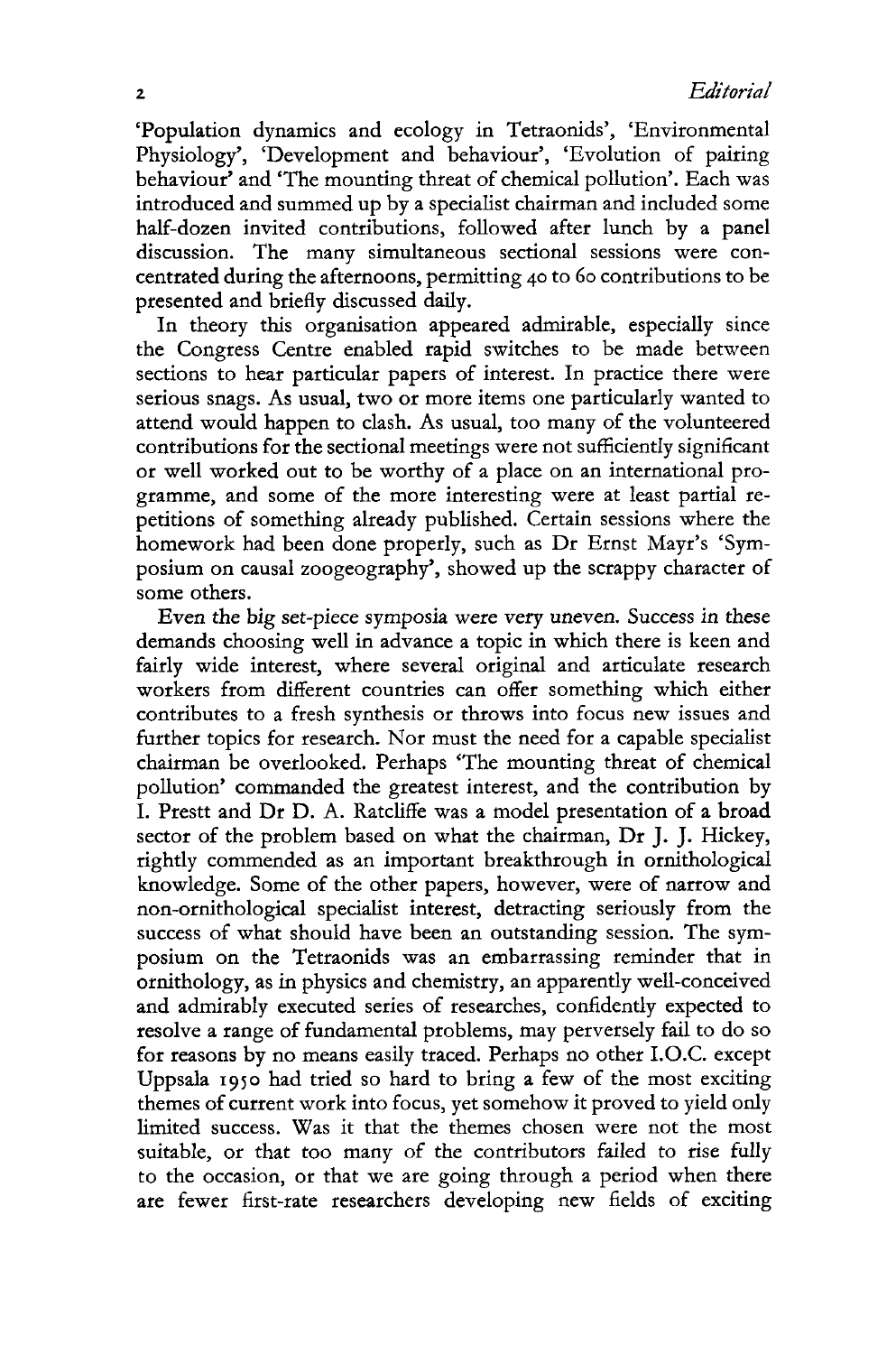## *Editorial* 3

significance? Perhaps all three of these factors and others besides may have accounted for a distinct sense of disappointment that our science and art, of which we are accustomed to expect so much, could yield so little to such a carefully planned and vigorously pursued programming effort.

Although the I.O.C. has come to assume that the whole world knows and speaks English, this is of course still far from true and there is a price to be paid for it. Of 41 listed contributors to the five plenary sessions, 17 were from the U.S.A., nine from the United Kingdom, five from English-speaking Canada, five from the Netherlands, two from the Federal Republic of Germany, one from Norway, one from Sweden and one from the U.S.S.R. Not a single contributor was from a French- or Spanish-speaking country, and barely 10% were attributable to nations where English is not widely familiar. Comparing this with the composition of the governing 'Committee of One Hundred' which is roughly only two-fifths English-speaking, and bearing in mind that the next I.O.C. will be the second in 16 years to have a French president, some doubt must be felt whether the congress may not be depriving itself on linguistic grounds of some badly-needed additional talent. Helsinki may have gone too far in catering for differing linguistic groups, but some more serious effort on their behalf may prove essential in future.

Also, although a fair number of participants happened to be, in addition, general zoologists or even botanists, and of course conservationists, there are some disturbing indications that the fuller integration of ornithology in modern biology is losing steam at just the time when it should be building up more pressure. Historically ornithology has suffered from a built-in parochialism which fits badly with the capability it has proved, as Sir Landsborough Thomson showed in his presidential address at Basel in 1954, to serve as a growing-point for biological sciences. If windows need opening to let in more light and air, this is surely one of them.

Over and over again, sometimes in very unexpected contexts, the congress found itself facing a situation where more lights on the combined ecological and ethological aspects would have illuminated its discussions. The value of bringing different lines of study to a sharp focus in terms of particular regions or areas also emerged rather backhandedly by reason of the handicaps which were so frequently encountered through want of such an approach, with the notable exception of Dr Mayr's symposium already mentioned.

The decision to hold the next I.O.C. in Australia in 1974, with Professor Dr Jean Dorst as president and Dr H. J. Frith as secretarygeneral, opens new opportunities but also poses new problems. Effectively, Australia will be little more remote from central Europe in 1974 than was Ithaca in 1962, but for British participants it will